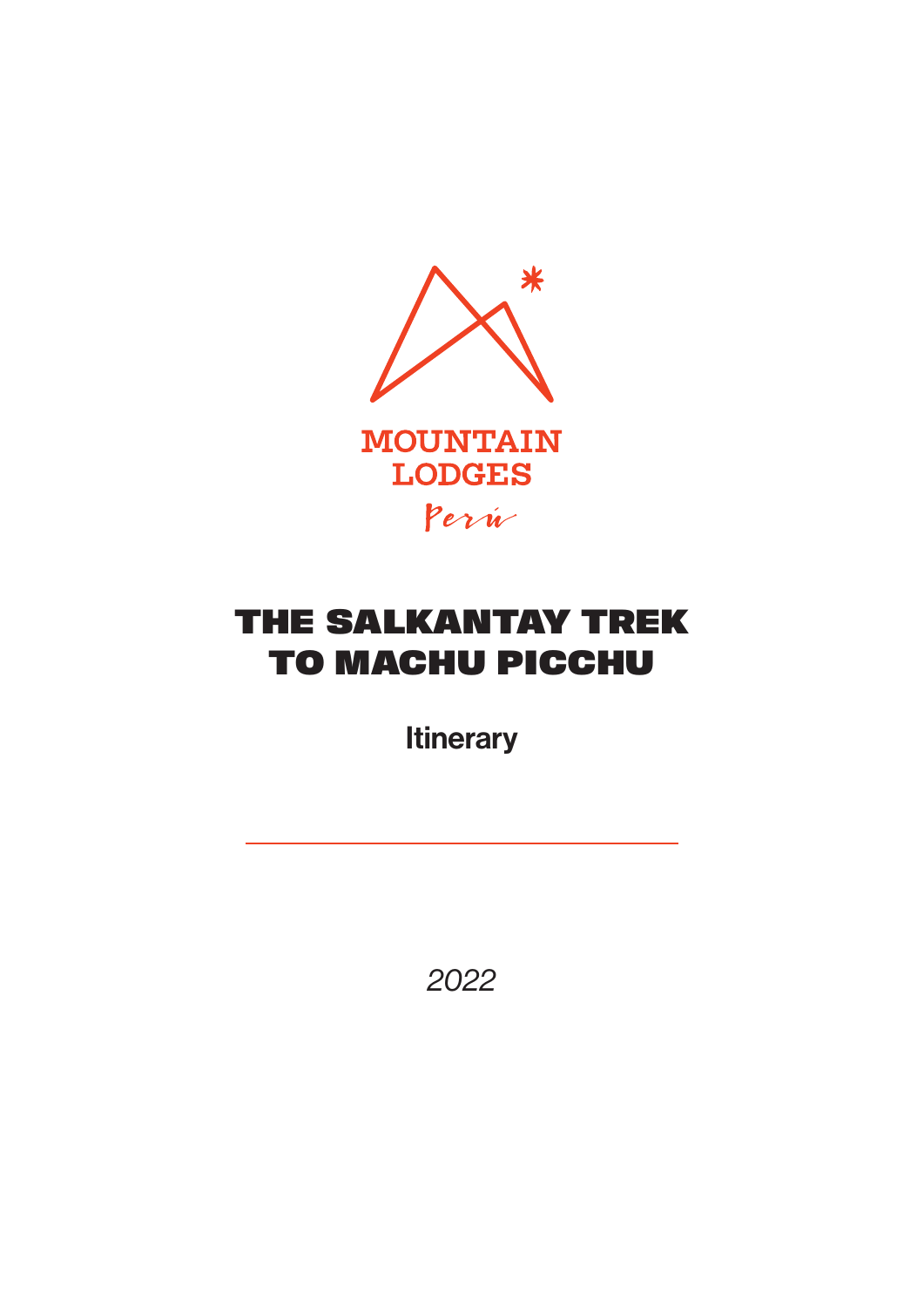

#### Challenge yourself and follow the road less traveled to Machu Picchu. The Salkantay Adventure goes beyond deluxe lodges and a great trek. It is also a unique opportunity to immerse yourself in Andean culture as you learn about the Inca civilization and the extraordinary legacy that they left for generations to come.

#### ITINERARY

#### DAY O **EVENING BRIEFING IN CUSCO**

Meet your MLP guide and fellow travelers for a general trip briefing and Q&A.

**Time:** 7 p.m. **Location:** Cusco **Duration:** Approximately 45 minutes

**Please note:** We recommend that you arrive in Cusco at least 1 - 2 days prior to the departure date for altitude acclimatization and to participate in the pre-trip briefing.

#### DAY 1 ON THE WAY TO SORAYPAMPA

After an early breakfast, your MLP guide and driver will pick you up at your hotel in Cusco. The first stop is a visit to the Quillarumiyoc archaeological site en route to the mountain village of Mollepata. Enjoy lunch at El Pedregal, a beautiful farmhouse in the village, where you will also have the opportunity to learn about local agriculture and livestock. After lunch comes a scenic ride on the winding mountain road to Challacancha. Here you will begin your hike to our flagship Salkantay Lodge at Soraypampa along a picturesque path called the "Camino Real" (Royal Path).

**Note:** Although we highly recommend participating in the hike as part of your continued altitude acclimatization, guests may opt out and continue by transport to Salkantay Lodge.

- **• Trekking Time:** Approximately 3 hours
- **• Hiking Level:** Easy to Moderate

**Meals:** L (El Pedregal), D (Salkantay Lodge) **Overnight:** Salkantay Lodge (12,690' / 3,869m)

# DAY 2 **HIKE TO LAKE HUMANTAY**

After breakfast, you begin an ascent up the slopes that border the plateau behind Salkantay Lodge\*. An hour and a half later, your hard work will be rewarded with a first glimpse of the lake's glistening turquoise waters and the Humantay glacier looming overhead. Upon arrival, you will have a chance to relax, enjoy a snack, meditate in the tranquility of this magical spot, and participate in a traditional ceremony to honor "la Pachamama" (Mother Earth). After your descent back to the lodge, the Salkantay staff will be waiting with a hot lunch. Afternoon at leisure to relax, enjoy a massage, or soak in the outdoor hot tub for a spectacular view of the Salkantay Peak at sunset.

\***Note:** While the morning hike to Lake Humantay is optional, we strongly recommend your participation in preparation for the strenuous hike on Day 3.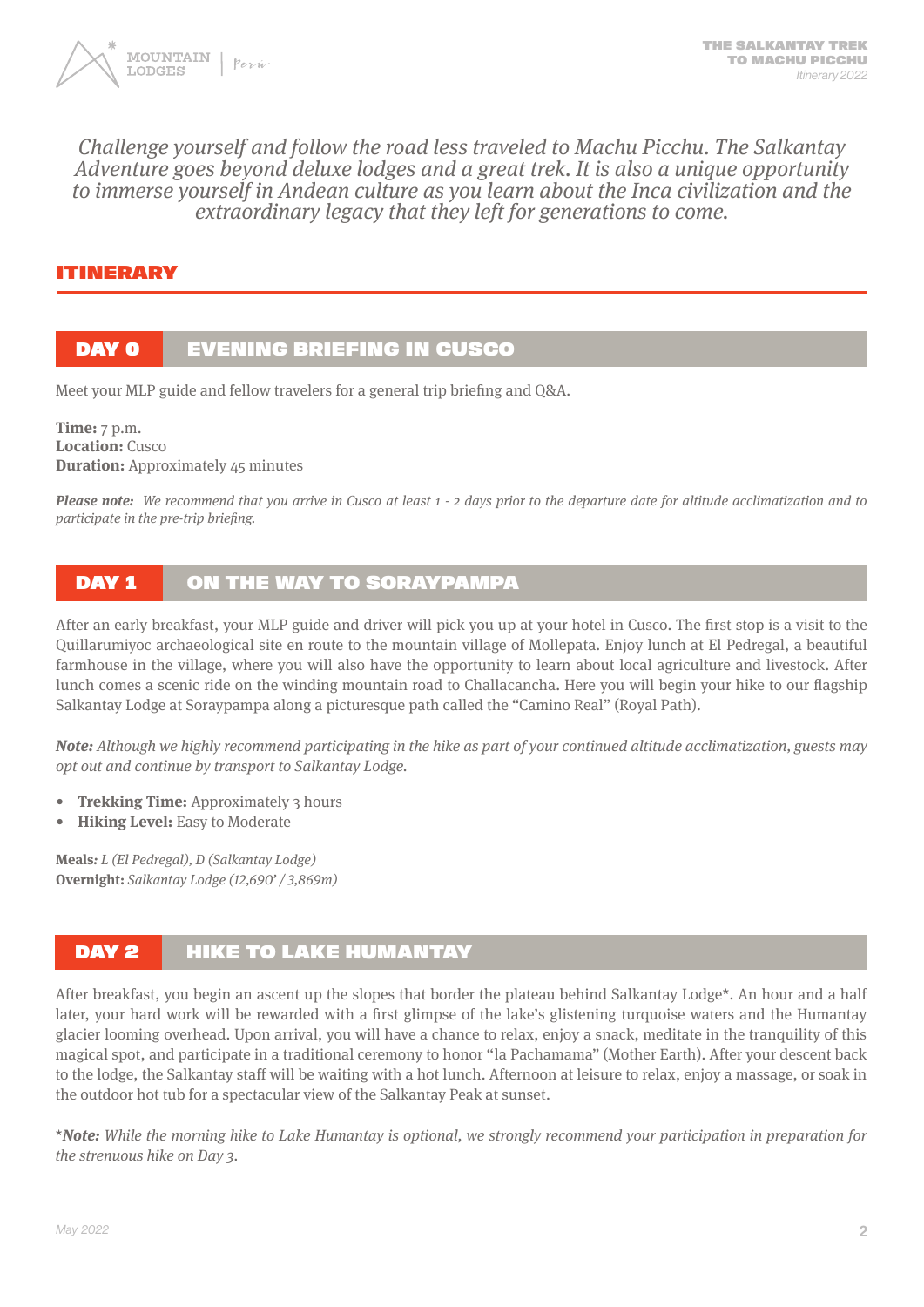

- **Frekking Time:** Approximately 4 hours
- **• Hiking Level:** Moderate
- **• Optional Activities:**

**Chakana excursion (subject to additional cost):** Horseback/hiking combo up the steep hills adjacent the lodge. The destination—a dramatic lookout point over the Salkantay River Valley marked by an oversized Inca Chakana (cross). This excursion will replace the hike to the glacier lake. Duration: Approximately 5 hours (1.5 - 2 hours on horseback) **Horseback riding (subject to additional cost):** After lunch, spend a leisurely afternoon exploring Soraypampa on horseback. Duration: Approximately 2 hours.

**Meals:** B, L and D (all at Salkantay Lodge) **Overnight:** Salkantay Lodge (12,690' / 3,869m)

#### DAY 3 CROSSING THE SALKANTAY PASS

After an early start, the ascent toward the Salkantay Pass begins. You will circle Humantay Peak, gradually making your way along expansive plateaus connected by enormous boulders, remnants of the Rio Blanco Valley that was once bisected by a fast-flowing river. The last and most challenging part of the ascent is conquering the mountain switchbacks that lead you to the pass, the highest point on the trek (15,213' / 4,636m). The journey continues with a dramatic descent through fields of large boulders and natural stone formations often shrouded in fog, followed by a very welcome hot picnic lunch. After lunch, you will have some time to rest before the final hike through the area's bucolic countryside; its rolling hills will eventually lead you through marsh-like plateaus to the Wayra Lodge at Wayraccmachay.

- **• Trekking Time:** Approximately 6 hours
- **• Hiking Level:** Challenging

**Meals:** B (Salkantay Lodge), L (en route) and D (Wayra Lodge) **Overnight:** Wayra Lodge (12,812' / 3,906m)

## DAY 4 DESCENDING INTO THE CLOUD FOREST

After a leisurely breakfast at Wayra Lodge, you will continue the descent toward the cloud forest along the banks of the Salkantay River through increasingly verdant scenery. The warm air will begin to rise from the edge of the jungle, accompanied by colorful butterflies and striking orchids. Today you will see more local Andean people as the trail takes you past their simple homes and makeshift fences. At approximately midday, you will arrive at Colpa Lodge, located on a high promontory at the confluence of three rivers.

The Colpa staff will greet you with a Pachamanca lunch, a traditional Peruvian meal cooked below ground with hot stones that create a natural oven. After lunch, spend the afternoon lounging in the sun or relaxing in the outdoor hot tub while you take in the panoramic views of the lush green mountains that surround you.

- **• Trekking Time:** Approximately 3 4 hours
- **• Hiking Level:** Easy to moderate

**Meals:** B (Wayra Lodge), L (en route), D (Colpa Lodge) **Overnight:** Colpa Lodge (9,414' / 2,870m)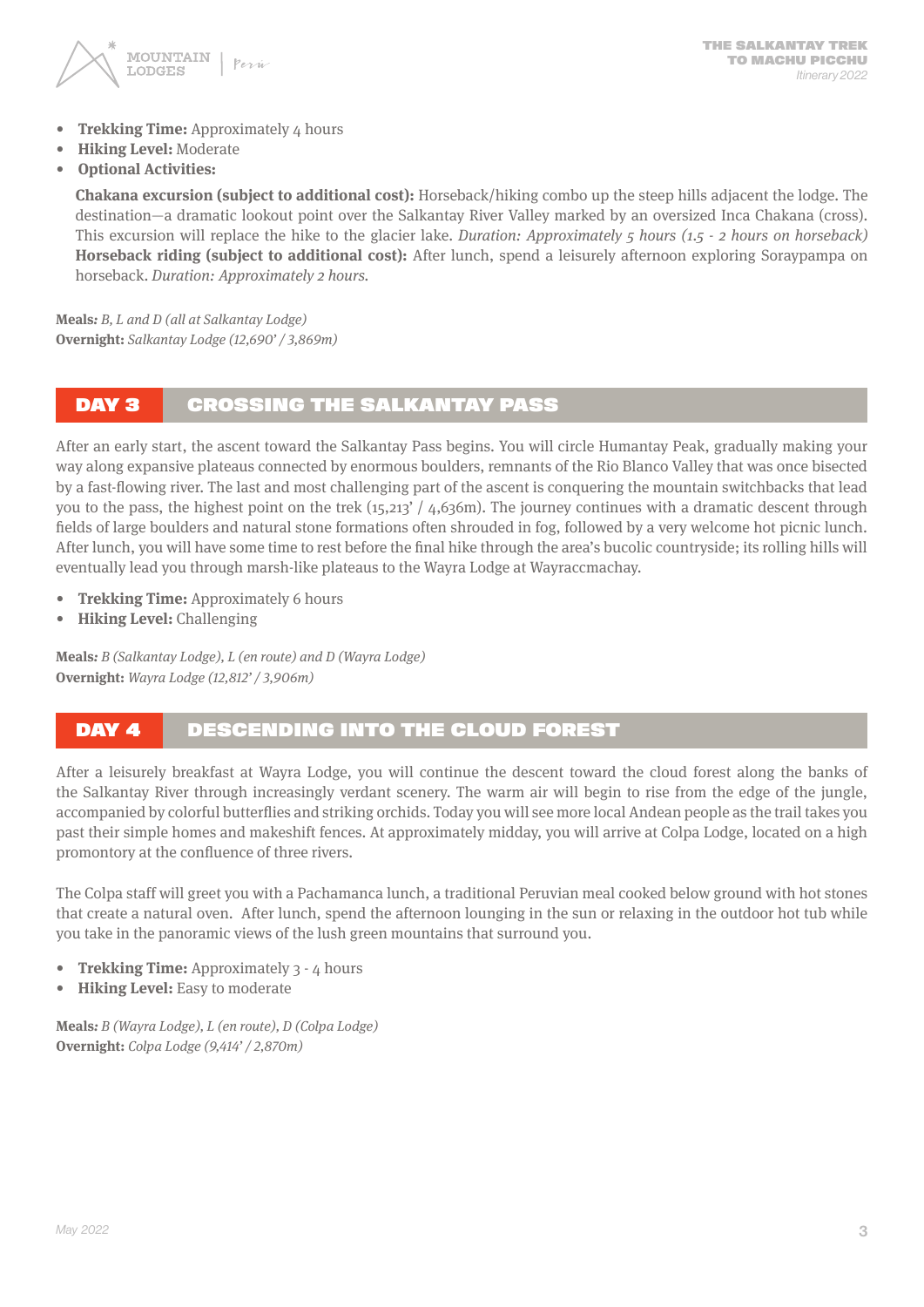# DAY 5 FOLLOWING THE SANTA TERESA RIVER VALLEY

Today you will hike through the Santa Teresa River Valley along a rolling trail that crosses fertile fruit orchards and bisects streams originating from glacier-fed waterfalls. After a hot picnic lunch by the river and some time to relax, the group will continue for one more hour before you are met by an MLP transport vehicle for the short drive to the bottom of the Llactapata Inca Trail steps that lead to Lucma Lodge. On the way to the lodge you will visit an organic coffee plantation, one of many in the area that produce some of the best organic coffees in the world. You will also begin to notice another shift in the climate; in Lucmabamba, the hot air and increased humidity signal that you are even closer to the edge of the Amazon Jungle.

- **• Trekking Time:** Approximately 5.5 hours
- **• Hiking Level:** Moderate to Challenging

**Meals:** B (Colpa Lodge), L (en route), D (Lucma Lodge) **Overnight:** Lucma Lodge (7,003' / 2,135m)

# DAY 6 LUCMABAMBA / FIRST VIEWS OF MACHU PICCHU

After breakfast, depart from Lucma Lodge and embark on a 2-3 hour climb through the cloud forest up a path mostly comprised of original Inca steps. A lush tree line creates green canopies overhead and the constant sound of rushing water suggests that the river is nearby. Your first milestone today will be the top of the peak, the last one before you descend to the Aobamba River Valley that connects you to Machu Picchu. Upon arrival at the Llactapata Pass (8,974' / 2,736m), you will delight in a southeast view of Machu Picchu, a sight few travelers get the chance to admire. After exploring Llactapata, the Inca tambo (fort) that marks the pass, enjoy a picnic lunch at a mountain lookout point with panoramic views. The final descent along a trail that zigzags down to the roaring Aobamba River will take you through lush bamboo forests, varied fruit orchards, and more coffee plantations. Celebrate as you cross the bridge over the river and take your final steps of the trek en route to the Hidroelectrica train station for a scenic one-hour train ride to the town of Aguas Calientes, on the banks of the Urubamba River at the base of Machu Picchu.

- **Frekking Time:** Approximately 4–6 hours
- **• Hiking Level:** Moderate to Challenging

**Meals:** B (Lucma Lodge), L (en route), D (at hotel) **Overnight:** Inkaterra Pueblo Hotel (6,693'/2,040m)

## DAY 7 THE CITADEL OF MACHU PICCHU

Your journey to Machu Picchu begins with a morning rollicking uphill bus ride. As you enter the 'sanctuary' (as locals refer to it), prepare to be awed by the imposing, skillful architecture of the Watchtower, the Temple of the Sun, and the royal Inca residences, among others. After a two-hour guided tour, you will have free time to explore on your own, including a hike up Huayna Picchu Mountain\* for dramatic views that stretch from the Urubamba River Valley to the edge of the Amazon Jungle. At some point, be sure to take a moment and sit quietly–listen to the wind, meditate, and absorb the mystical energy that envelops you. After the visit you will have lunch in Aguas Calientes before a scenic Vistadome train ride to Ollantaytambo (approximately 1.5 hours) and vehicle transfer to your hotel in Cusco (approximately 1.5 hours). As night falls and you arrive amidst the hustle and bustle of the city, you will be touched by a feeling of peace and rejuvenation that will linger long after your journey home.

**\*Note:** Tickets for Huayna Picchu Mt. (8,924' / 2,720m) may be available subject to additional cost. In the event that Huayna Picchu permits are not available for your desired date, you may opt to hike up Machu Picchu Mt. (10,112 / 3,082m), located next to the Machu Picchu Citadel on the southern side. Please consult with your MLP Travel Specialist for detailed information.

**Meals:** B and L (at hotel)